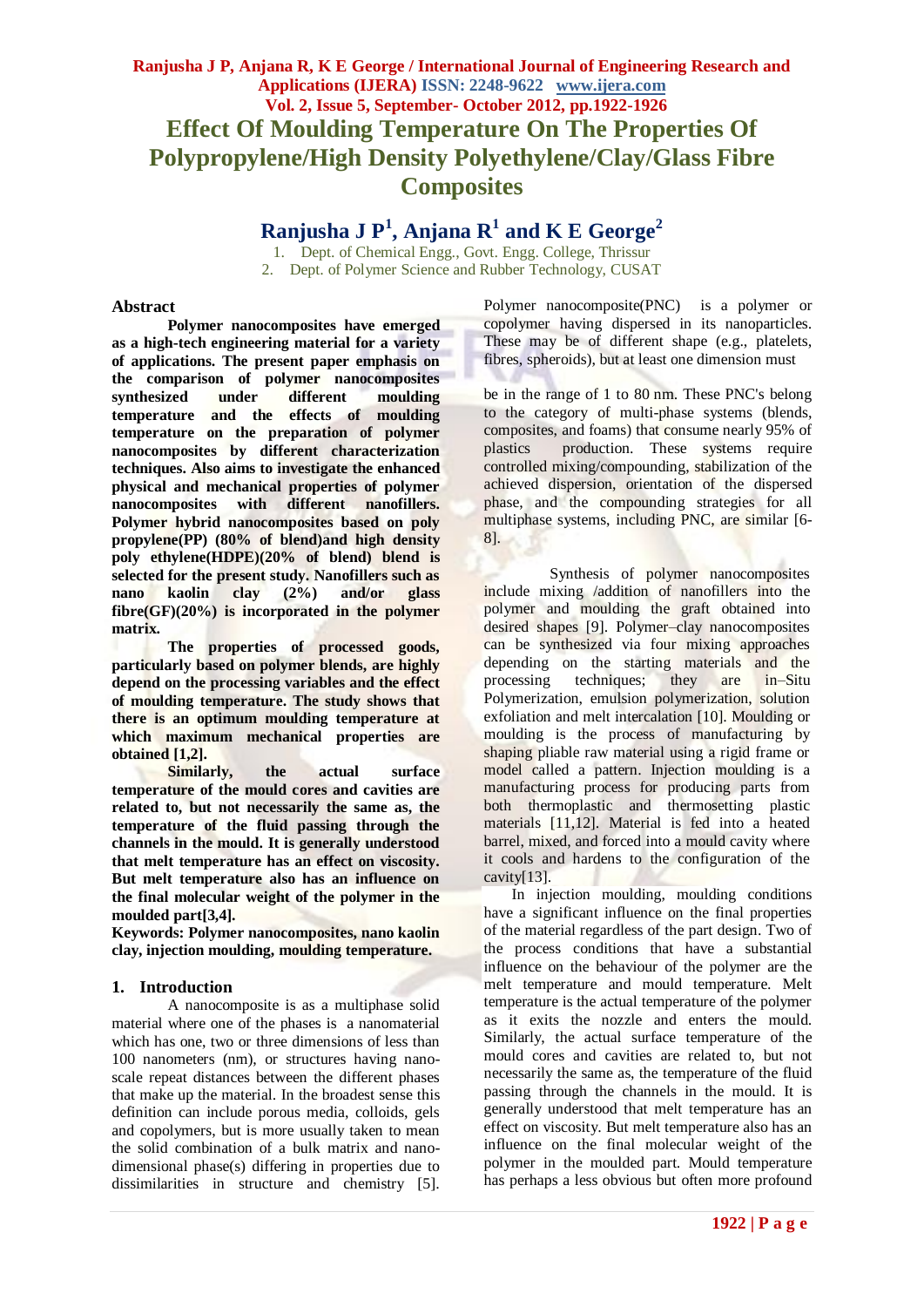effect on final properties. In semi-crystalline materials the mould temperature is an important factor in determining the degree of crystallinity in the polymer [14, 15].

# **2. Experimental**

**2.1 Materials homo** polymer (PP): (REPOLH110MA) and **high density polyethylene** (HDPE) (REPOL H110MA) were supplied by M/s Reliance Industries Ltd., Hazira, Gujarat

**Nanoclay**: Nanocaliber-100 both modified and unmodified clay with ion exchange ,supplied by English Indian Clays Limited ,Veli, Thiruvananthapuram, Kerala,India. The clay is one dimensionally nano sized, ion exchanged with cationic amino salts and spray dried. **Glass Fibre**  supplied by SHARON ENTERPRISES INDIA LIMITED, Kochi, Kerala, was used in the study.

#### **2.2 Methods**

**Preparation of hybrid composites:** All composites were prepared in an internal mixer Torque Rheometer (Thermo Haake Rheocord 600). The rotor speed was set at 50 rpm. The components of 40 g were loaded to the mixing chamber through the hopper and compounded at  $160^{\circ}$ C temperature for 8 minutes, with rotor speed of 50 rpm. Nano clay used was preheated to about  $75^{\circ}$ C for 45 minutes to remove moisture content and polymers taken in the 80% PP and 20%HDPE by weight are melt compounded in the Haake melt mixer. The composites so prepared were hot pressed in a hydraulic press, cut into pieces and moulded using a semi-automatic plunger type injection moulding machine.

**Testing of hybrid composites:** The specimens obtained after moulding were tested for tensile and flexural properties in a Shimadzu Autograph Universal Testing Machine (UTM)), impact strength in Resil Impact Testing Machine according to ASTM standards. Thermal characterization is done by differential scanning calorimetry(DSC) and TAӨ600 model is used for thermogravimetric analysis (TGA). SEM images were taken with JSM 6390 with an accelerator voltage20 kV on a vacuum atmosphere. X-ray diffraction (XRD) is also used for morphological study and is done using broken advanced X-ray diffractometer.

#### **3. Results and discussion 3.1 Mechanical Properties**

The tensile strength and modulus of nanocomposites moulded at three different temperatures are shown in Figure.1 and 2. The addition of clay to the fibre reinforced composites affects its strength very much. For polymer clay composites higher strength is obtained for  $180^{\circ}$ C moulding temperature whereas for fibre reinforced composites it is  $190^{\circ}$ C. The flexural strength or three point bending of composites with different moulding temperatures are shown in Figure 3. Similar trend as tensile strength is obtained for flexural strength also. The addition of glass fibre and nanoclay increases the flexural strength and modulus.







Fig.2 Tensile Modulus of composites moulded at different temperatures

For polymer/clay composites the optimum moulding temperature for high flexural strength is  $180^{\circ}$ C whereas for fibre reinforced composites it is  $190^{\circ}$ C. This is because the fibre loading increases viscosity and hence reduce proper flow and orientation of molecules during moulding.





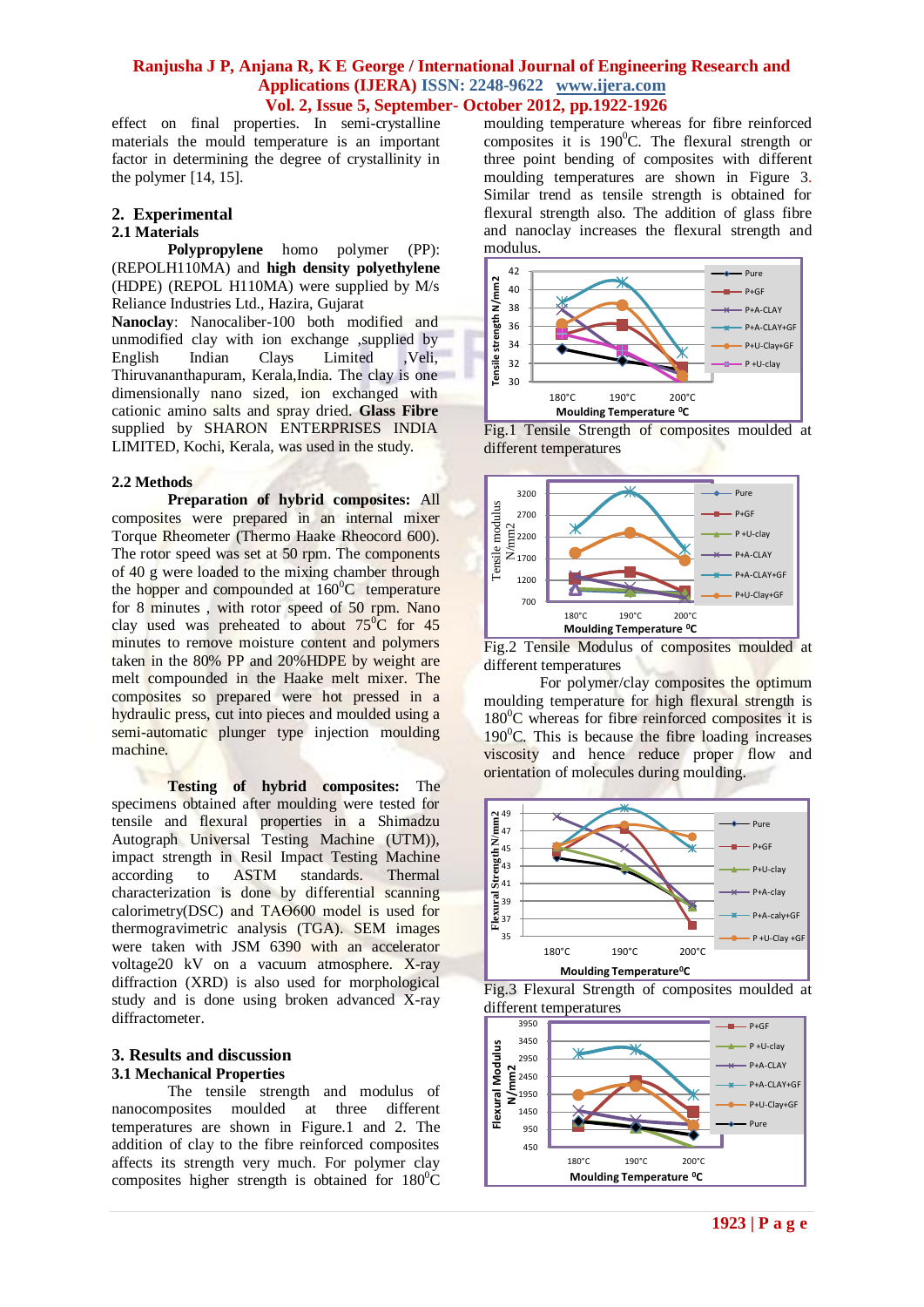Fig.4 Flexural modulus of composites moulded at different temperatures



Fig.5. Impact strength of composites moulded at different temperatures

From figure.5 it is found that the impact strength is high for composites moulded at  $190^{\circ}$ C. Further temperature of moulding will cause degradation of polymers which reduces the strength.

#### **3.2 Thermal Properties**

In order to investigate the effect of different nanofillers on the degree of crystallinity, DSC curves of compounds were analysed.

| Composite         | Crystallization            |  |
|-------------------|----------------------------|--|
|                   | Temperature <sup>0</sup> C |  |
| PP/HDPE/GF        | 113.81                     |  |
| PP/HDPE/A-clay    | 119.08                     |  |
| PP/HDPE/A-clay/GF | 119.98                     |  |

The results show that the crystallinity increases in the presence of nanoclay and it's not affected by the processing conditions used. The presence of nanoclay platelets dispersed in the hybrid matrix promotes heterogeneous nucleation, thus increases the crystallization rate and increases the degree of crystallinity.

Thermal stability of the hybrid composite was studied using TGA. The thermogravimetric curves are plotted in figures 6 and 7. The addition of clay increases the decomposition temperature of hybrid composites.



Fig.6 Temperature Dependence of Weight Loss for Composites



Fig.7 Temperature Dependence of Weight Derivative for Composites.

| Composites                 | $\omega$ results of $\bf{1.971}$ of university composites<br>Temperature<br>onset of<br>of<br>thermal<br>degradation,<br>$^{\circ}C$ | Temperature<br>complete<br>of<br>degradation,<br>$\rm ^{\circ}C$ |
|----------------------------|--------------------------------------------------------------------------------------------------------------------------------------|------------------------------------------------------------------|
| $P+GF$<br>$(180^{\circ}C)$ | 345.89                                                                                                                               | 470.25                                                           |
| $P+A-Clay+$<br>GF(180°C)   | 350.99                                                                                                                               | 470                                                              |
| $P+A-Clay+$<br>GF (190°C)  | 331.06                                                                                                                               | 474.64                                                           |

Table. 2 Results of TGA of different composites

These results indicate that as moulding temperature increases, thermal stability of composites decreases. Thermal stability of hybrid composites is higher than that of the composite without nanoclay (PP/HDPE/20%GF). At the same time, the hybrid composite moulded at  $180^{\circ}$ C gives better performance than that moulded at  $190^0C$ .

#### **3.3 Morphological Study**

The pictures do however give a much better feel of the particles in 3D space. Several SEM images were taken at various magnifications to characterize the hybrid composite. SEM results for fractured surface of moulded samples are given below. SEM micrograph of fracture surface of 80PP/20HDPE pure blend is given in the figure.8



Fig.8 SEM image of fracture surface of 80PP/20HDPE pure blend.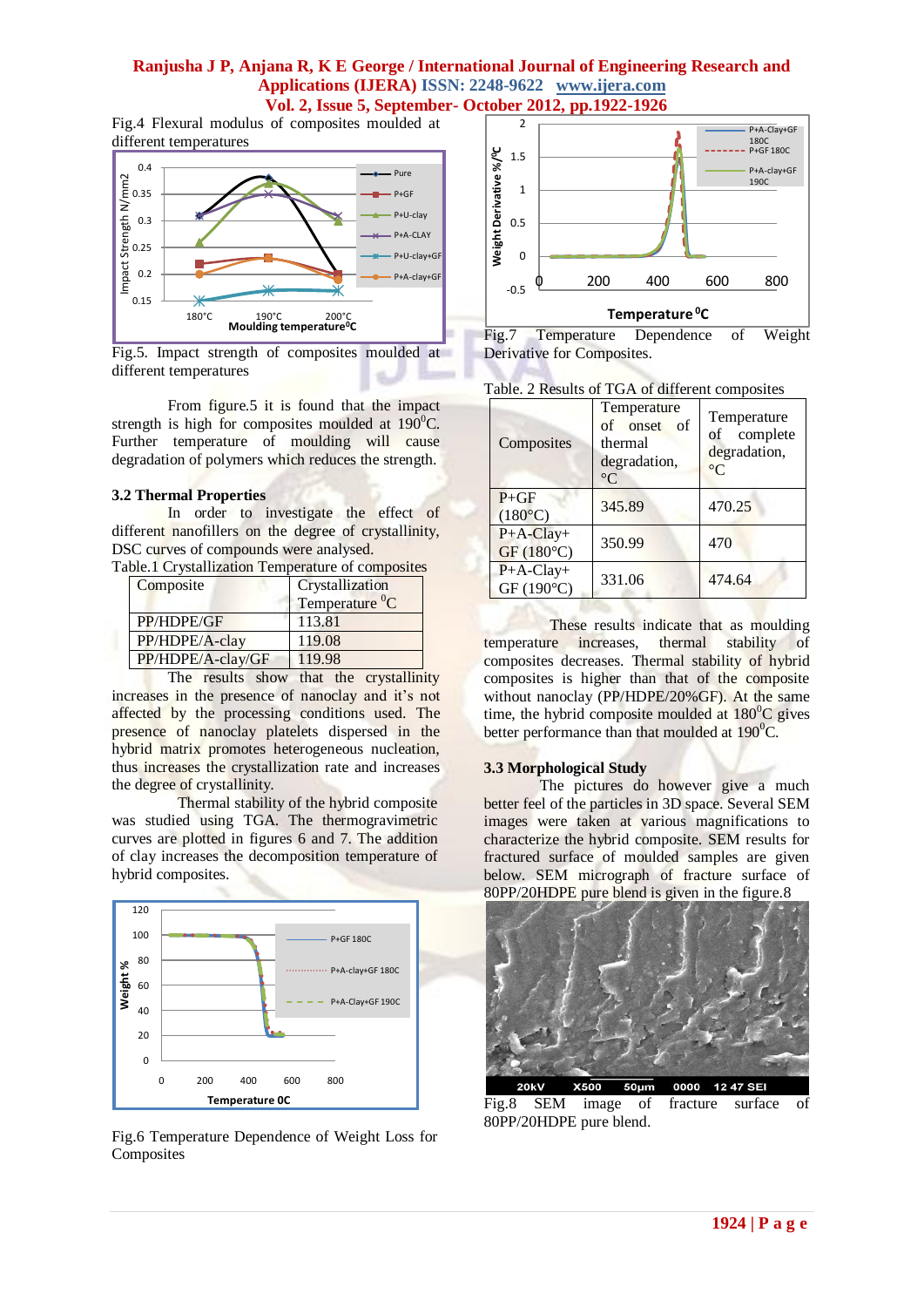Figure.9 shows the tensile fracture surface micrograph of PP/HDPE/20%GF. In this case the glass fibres are evenly distributed in the polymer matrix.



Fig.9 SEM image of fracture surface of PP/HDPE/GF composite.



Fig.10 SEM Image of Fracture Surface of PP/HDPE/A-clay Composite

Figure.10 shows the tensile fracture surface of PP/HDPE/2% Amino-clay, in this case nanoclay is dispersed in the polymer matrix. In these figures, we can see the maximum exfoliation.





Fig.11 SEM images of PP/HDPE/2% Aminoclay/20%GF.

Figure.11 shows the tensile fracture surface of PP/HDPE/2% Amino-clay/20%GF, in this case

nanoclay is there along with the short fibres in the polymer matrix and better interaction between the nanoclay and fibres can be seen. Matrix is more homogeneous and more adhesion between fibre and matrix is seen in the presence of nanoclay As the result, PP/HDPE/2%Amino-clay/20%GF hybrid composite gives better strength as compared to that of the composite with fibre alone.



X5,000 **20kV**  $5 \mu m$ 13 55 SEI Fig.12 SEM images of Hybrid composite moulded at  $180^0C$ 



Fig.13 SEM image of PP/HDPE/2% Aminoclay/20%GF

Figure.12 and figure.13 represents the SEM images of PP/HDPE/A-clay/GF hybrid composites moulded at  $180^{\circ}$ C and  $190^{\circ}$ C respectively. There is not much variation found in the dispersion of clay particles in the polymer matrix. These results show that the moulding conditions do not affect the morphological features of the composites.

X-ray diffraction is used to determine crystal morphology of the nanoparticles in the composite. Nanoclay is in the form of layers or stacks of platelets. This leads to isomorphic substitution within layers and generates a negative charge exchange capacity. During melt mixing, polymer precursor or preformed polymer penetrated in to the gallery space between the layers. In the composite, the gap between the single sheets (dspacing value) should be widened to get enhanced properties.

In this study the XRD analysis is performed for pure Amino-clay, PP/HDPE/A-clay composite and PP/HDPE/A-clay/Glass Fibre composites. The results obtained are plotted in the figure 12. It is shown that the d-spacing value of the PP/HDPE/A-clay composite is higher than that of amino-clay.